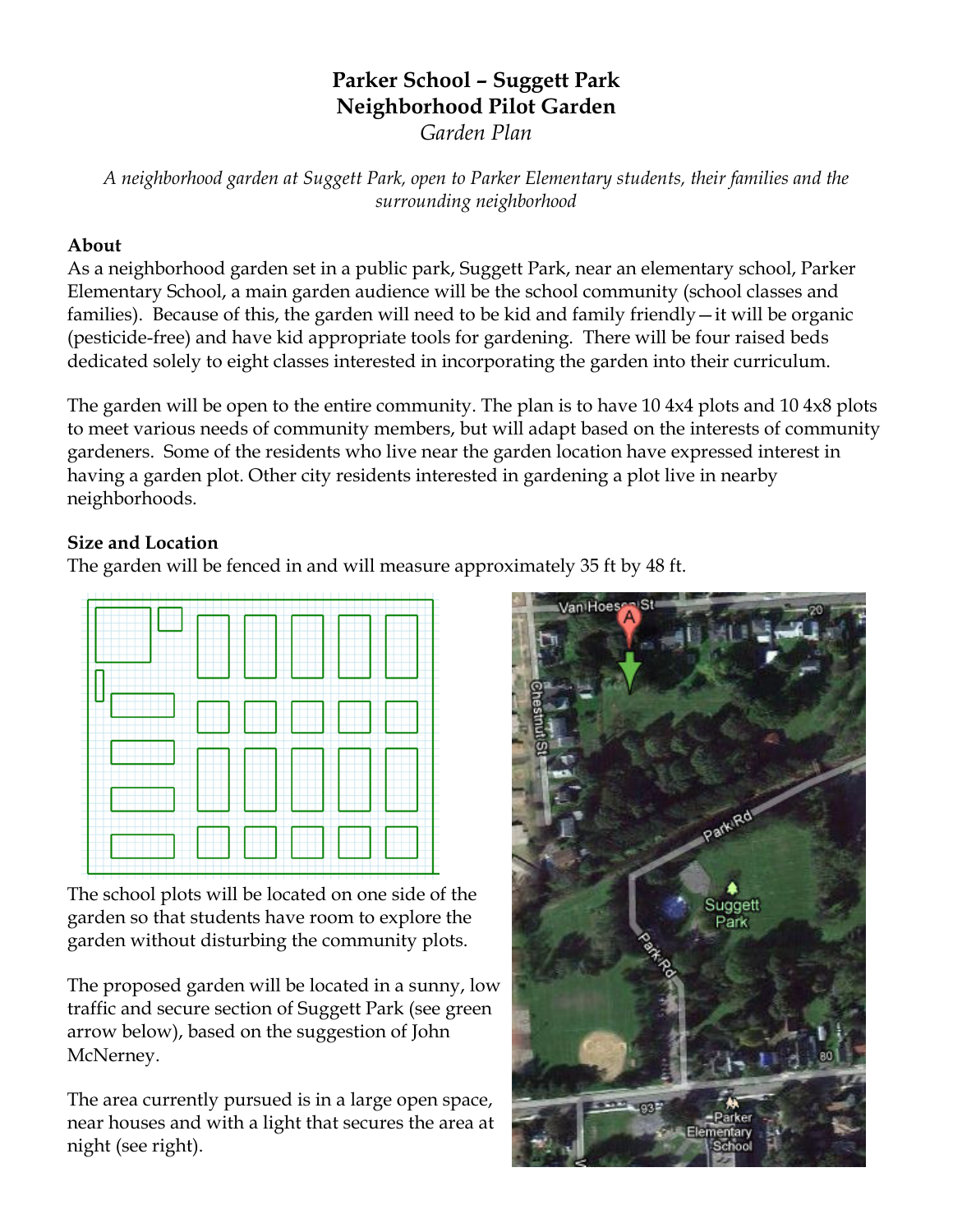The Garden Committee has gone door to door to gain the support of neighboring residents and address any concerns.

These are two views from the area being pursued:





#### **Fence and Shed**

The garden will be fenced in to secure the area, preventing animals and outsiders from damaging the property. We have estimates for three different fence options.



The main structure in the garden space will be the tool shed. The shed will store gardening tools and other materials. We have chosen a shed that will not only serve this purpose but that will also be esthetically pleasing and durable.

We do not want the shed to block the view of the park for neighboring houses and so are open to the option of having the shed off a side of the park, a short distance from the plots. This shed measures 7.5 by 7 feet and

will cost approximately \$1000. The garden committee and community members will help assemble the shed. The shed will be locked to ensure that tools are not stolen. Gardeners (those renting a plot) will have a key, including the school.

There will be no grass within the fenced in area. All the grass will be removed. Around the raised beds there will be mulch or another natural material. The garden is responsible for upkeep and will assure this with Garden Rules that members sign at the beginning of the season (see below).

#### **Raised Beds**

The garden will be comprised of raised beds (see page 1) built by the Master Gardener Volunteers, led by Claudia Hitt of Cornell Cooperative Extension (CCE). Community members looking to garden will have the opportunity to choose between  $4 \times 4$  or  $4 \times 8$  plots. There will be 10 of each, totaling 20 community plots. There will be 4 school plots, each measuring 3 x 12.

Claudia Hitt of CCE will also test the quality of the existing soil to ensure that it is suitable for growing vegetables. Additional soil and compost will be brought in to fill the raised beds.

Primarily vegetables will be grown in the garden. Flowers and other decorative plants will be used around the perimeter and around the shed to beautify the area. Our long-term goal is to work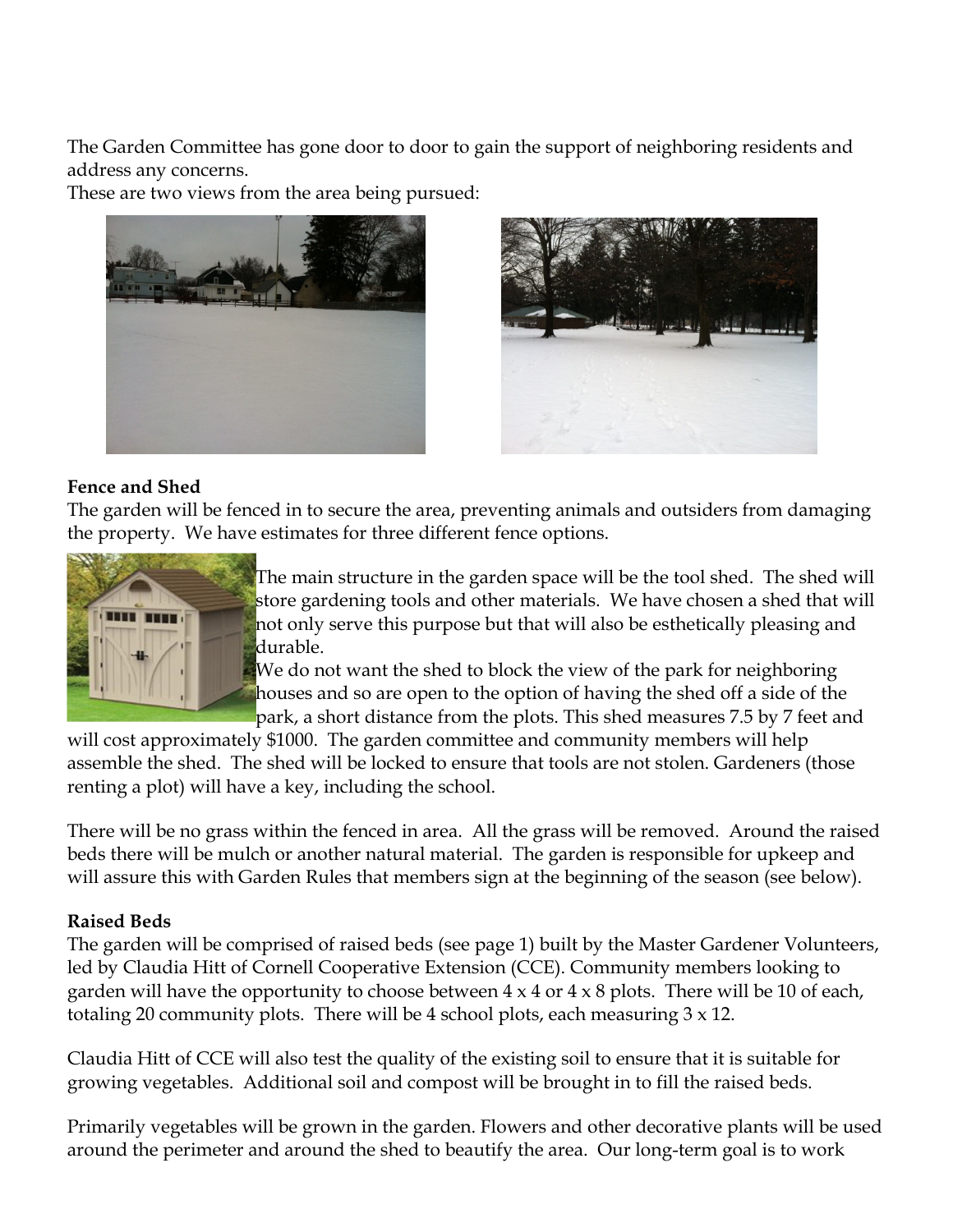with a landscaper to further improve the area. The produce from the garden plots will go to each gardener responsible for the plot. Parker School children will use the produce from the school garden plots. Options for school use of the produce include, organizing a Harvest Dinner at the school, class tastings of produce, etc. See Appendix 1 for planting schedules for produce ready in the spring and the fall while school is in session. Any surplus produce will be donated to the appropriate families or organizations.

## **Water**

There is access to water at the Rotary Shelter. When the Rotary Shelter is rented out, gardeners will not be able to access the water there. A rain barrel from Cortland Soil and Water Conservation District will help ensure that gardeners have adequate water for plants. Efforts will be made to fill the rain barrel to ensure gardeners have access to adequate water. Our long-term goal is to build a water line to the garden. There is also the possibility of making changes to a water foundation that currently exists but does not work, in the area near the Rotary Shelter.

## **Security and Liability**

In order to protect the garden, it will be enclosed with a fence and will be in a location that is lit at night. A "tasting garden" will be planted near the entrance, and will be marked with a sign: "Plant and food inside the fence belong to people in you neighborhood. Please be respectful of the hard work of the gardeners here by leaving their plants to grow. If you would like, you are welcome to sample and taste produce from this box only that is outside the fence." - or a sign with similar wording.

We are currently in discussion with the City regarding the issue of liability and insurance.

## **Funding and Support**

The start-up funding will be provided through Seven Valley Health Coalition's NYS Healthy Places to Live, Work and Play Grant. The funding is only available until March 31, 2013. The funding will cover any costs mentioned in this document (excluding those labeled as long-term goals). The funding needed is currently estimated at between \$3,000 and \$5,000, depending on fencing choices.

The garden will be self-sustaining and community members who wish to have a garden plot will be asked to contribute a small amount to the garden each season, averaging \$15-20 with a sliding scale model. This will go into a garden fund that will pay for future garden needs.

The garden will be supported by Sustainable Cortland, the City of Cortland's Environmental Advisory Committee, Parker School, the Master Gardener Program and the SUNY Cortland AmeriCorps Program. The support of these groups will ensure the sustainability of this project. Claire LeRoux-Watrous has offered to contribute time to this project as a Master Gardener Volunteer. SUNY Cortland AmeriCorps Volunteers plan to work in the garden in the spring.

The garden organizing committee is currently comprised of:

- Anna Ehrlich Bennett (EAC member and future Parker School parent)
- Sara Watrous (Program Coordinator, Sustainable Cortland, and EAC member)
- Nick Kline (Parker Elementary Gym Teacher)
- Julie Bird (Ward 1 Alderman)
- Sarah Coye (Parker Elementary 2nd grade teacher)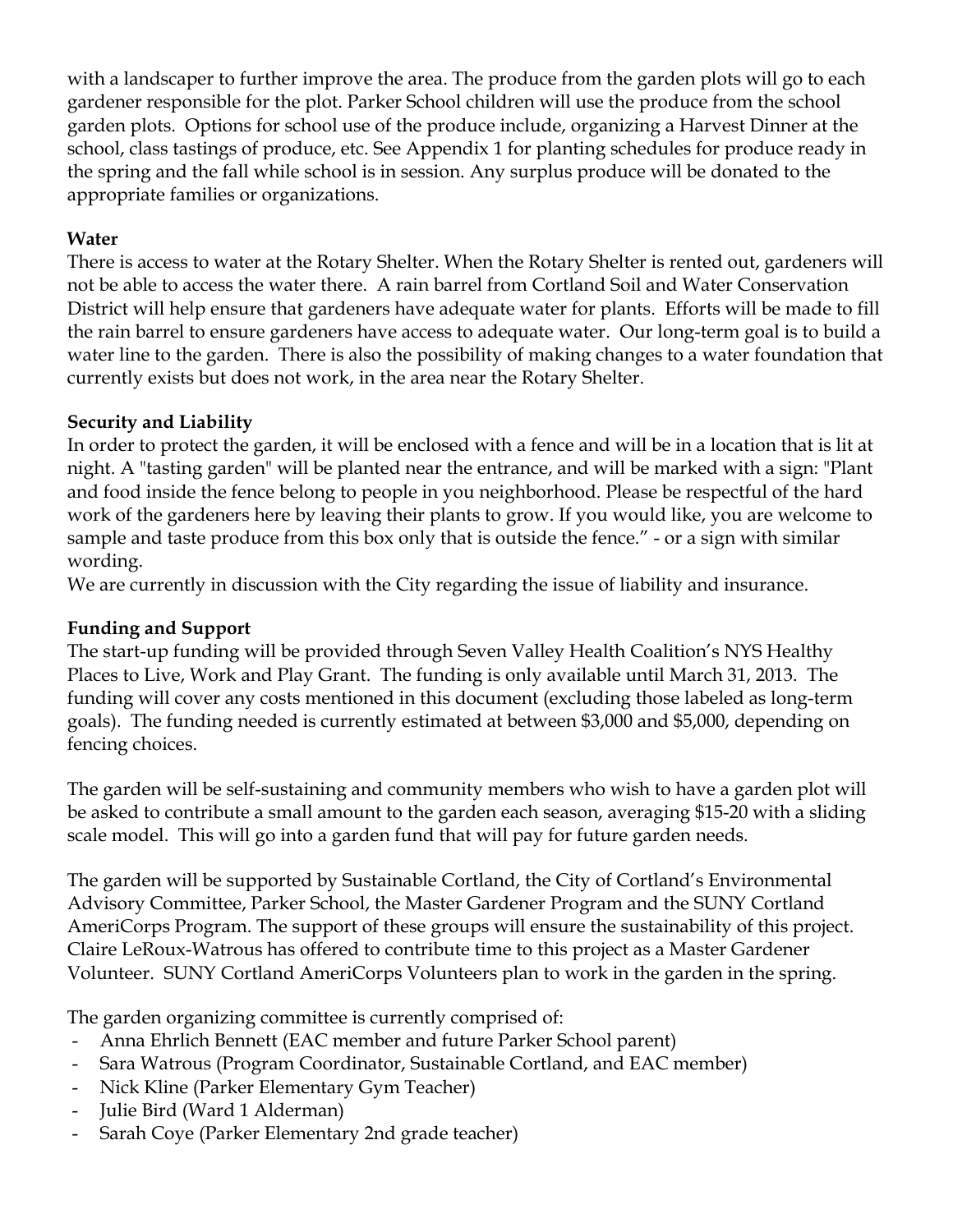- Laura Spencer (Parker Elementary staff)
- Patti Irish (Community Member)
- Carissa Smith (Community member)
- Bethany Michales (Parker Elementary teacher)
- Kevin Yard (Parker Elementary School Principal)
- Robin Nauseef-Cataldo (PTO president)
- Gwen Barbato (Parker Elementary Speech-Language Pathologist)
- Linda Kirsch (Parker Elementary staff)
- Susan Williams
- Karen Diescher
- Diane Shaffer
- David Magin (parent of Parker Elementary student)

# **Garden Rules**

Each gardener must agree to the following:

- To contribute a small fee of \$15-20 each season (year) to help cover garden expenses.
- To have something planted in the garden by June 1st and keep it planted all summer long.
- To notify the Garden Committee if a plot must be abandoned for any reason.
- To keep weeds at a minimum and maintain the areas immediately surrounding their plot.
- If plot becomes unkempt, gardeners will be given 1 month's notice by the Committee to clean it up. After that time, it will be re-assigned or tilled in.
- To keep trash and litter out of the plot, as well as from adjacent pathways and fences.
- To participate in the fall cleanup of the garden.
- To not plant tall crops that would shade neighboring plots.
- To only pick your own crops unless given permission by another plot user.
- To not use fertilizers, insecticides or weed repellents that will in any way affect other plots.
- To volunteer hours toward community gardening efforts and help with the upkeep of the School Garden plots.
- To not bring pets into the garden area.

*I understand that neither the Garden Committee nor owners of the land are responsible for my actions. I therefore agree to hold harmless the garden group owners of the land for any liability, damage, loss or claim that occurs in connection with the use of the garden by me or any guests.* 

Gardeners will also sign a waiver that holds the city harmless.

# **Timeline**

January/February: Garden Committee meets to draft Garden Plan.

March 31: Deadline by which garden must be approved in order to be eligible for funding from SVHC. The Garden Committee will develop a complete list of items needed by mid March.

Early April: Children will start seeds in their classrooms.

March/April: Gardeners will be preparing the soil, building the raised beds, installing shed, etc.

May/June: Gardeners will start planting the garden.